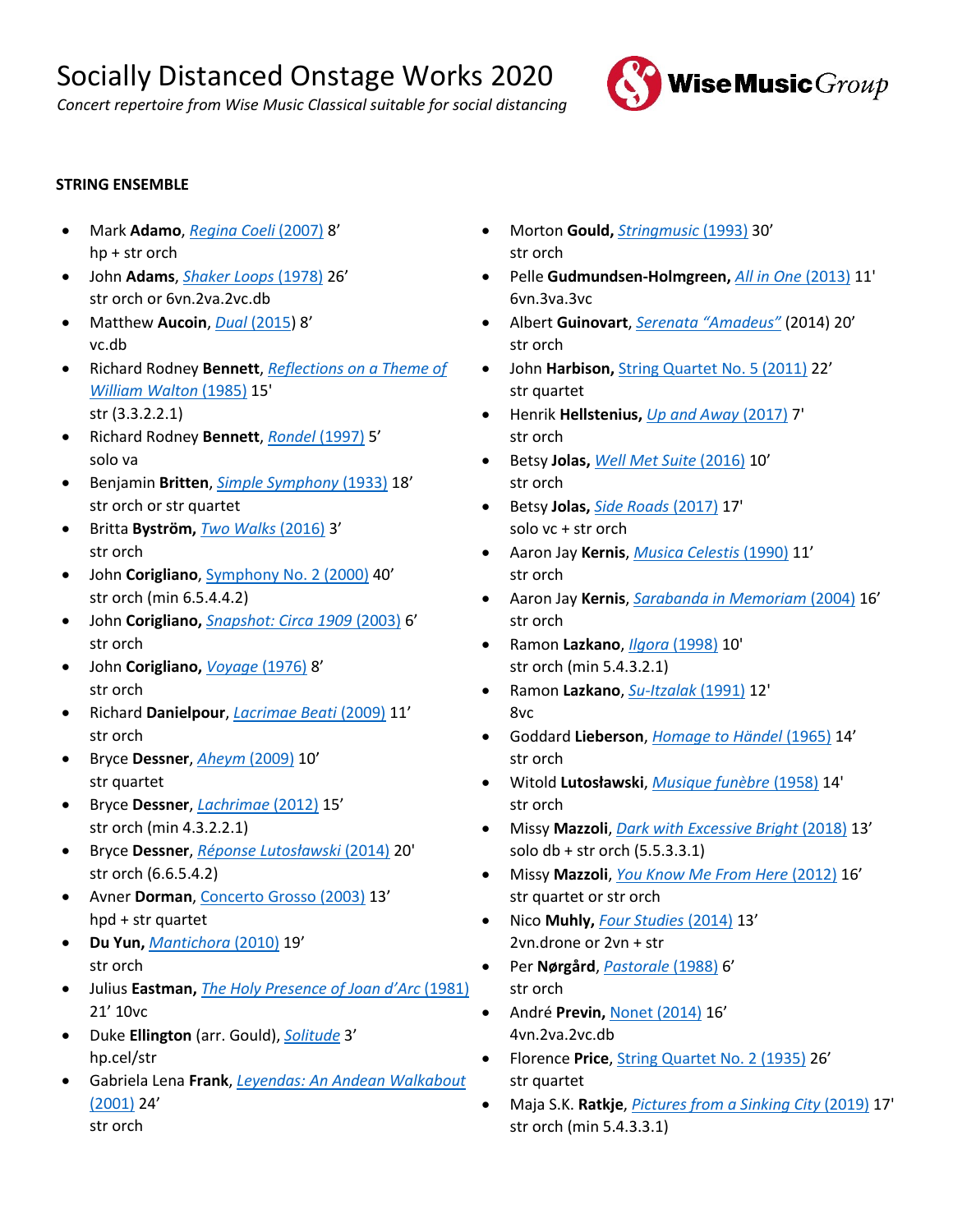*Concert repertoire from Wise Music Classical suitable for social distancing*



## **STRING ENSEMBLE CONT.**

- Wallingford **Riegger**, *[Study in Sonority](https://www.wisemusicclassical.com/work/31958/)* (1927) 7' 10 vn (or any multiples thereof)
- Terry **Riley**, *[Good Medicine Dance](https://www.wisemusicclassical.com/work/46347/Good-Medicine-String-Quartet-No-10--Terry-Riley/)* (1986) 13' str quartet
- Lior **Rosner**, *[6 x 6 Metamorphoses](https://www.wisemusicclassical.com/work/56182/6-x-6-Metamorphoses-for-string-orchestra--Lior-Rosner/)* (2016) 19' str orch
- Kaija **Saariaho**, *[Neiges](https://www.wisemusicclassical.com/work/7354/Neiges--Kaija-Saariaho/)* (1998) 15' 8vc[=8db]
- Kaija **Saariaho**, *[Nymphéa Reflection](https://www.wisemusicclassical.com/work/13283/Nymphea-Reflection--Kaija-Saariaho/)* (2001) 27' str orch (min 6.6.4.4.2)
- Kaija **Saariaho**, *[Terra Memoria](https://www.wisemusicclassical.com/work/43342/Terra-Memoria-String-Orchestra-Version--Kaija-Saariaho/)* (2009) 20' str orch (6.5.4.4.2)
- Esa-Pekka **Salonen**, *[Stockholm Diary](https://www.wisemusicclassical.com/work/14646/Stockholm-Diary--Esa-Pekka-Salonen/)* (2004) 12' str orch
- Asbjørn **Schaathun**, [Concerto Grosso \(2013\)](https://www.wisemusicclassical.com/work/59294/Concerto-Grosso--Asbj%C3%B8rn-Schaathun/) 13' str orch
- Arnold **Schoenberg**, [Suite in G \(1934\)](https://www.wisemusicclassical.com/work/32492/) 30' str orch
- William **Schuman**, [Symphony for Strings \(1943\)](https://www.wisemusicclassical.com/work/32749/) 17' str orch
- Bright **Sheng,** *[The Stream Flows](https://www.wisemusicclassical.com/work/47941/The-Stream-Flows-from-China-Dreams-for-string-orchestra--Bright-Sheng/)* (1995) 7' str orch
- Bent **Sørensen,** *[Schreie und Melancholie](https://www.wisemusicclassical.com/work/59984/Schreie-und-Melancholie--Bent-S%C3%B8rensen/)* (2019) 22' str orch
- Sufjan **Stevens**, Suite from *[Run Rabbit Run](https://www.wisemusicclassical.com/work/60754/Suite-from-Run-Rabbit-Run--Sufjan-Stevens/)* (2017) 15' str orch
- Nathaniel **Stookey,** *[Double](https://www.wisemusicclassical.com/work/35395/Double-Concerto-for-Two-Violins-and-String-Orchestra--Nathaniel-Stookey/)* (1999) 22' 2vn + str orch
- **Tan Dun**, [Symphony for Strings \(2009\)](https://www.wisemusicclassical.com/work/37503/Symphony-for-Strings--Tan-Dun/) 16' str orch
- Augusta Read **Thomas,** *[Murmurs in the Mist of Memory](https://www.wisemusicclassical.com/work/33855/)* [\(2001\)](https://www.wisemusicclassical.com/work/33855/) 12' str orch or 6vn.2va.2vc.db
- Augusta Read **Thomas,** *Selene* [\(2014\)](https://www.wisemusicclassical.com/work/53856/Selene-Moon-Chariot-Rituals-for-strings-and-percussion--Augusta-Read-Thomas/) 17' 4perc.2vn.va.vc[=4perc/str(no db)]
- Anna **Thorvaldsdottir**, *[Illumine](https://www.wisemusicclassical.com/work/57451/Illumine--Anna-Thorvaldsdottir/)* (2016) 11' 3vn.2va.2vc.db
- Anna **Thorvaldsdottir**, *[Reflections](https://www.wisemusicclassical.com/work/59985/Reflections-ensemble-version--Anna-Thorvaldsdottir/)* (2016) 8' 4vn.4va.3vc
- Anna **Thorvaldsdottir,** *[Shades of Silence](https://www.wisemusicclassical.com/work/57460/Shades-of-Silence--Anna-Thorvaldsdottir/)* (2012) 8' hpd.vn.va.vc
- Joan **Tower,** *[In Memory](https://www.wisemusicclassical.com/work/33997/In-Memory-string-orchestra--Joan-Tower/)* (2002) 12' str quartet or str orch

### **STRINGS AND PERCUSSION**

- John Luther **Adams,** *[In the White Silence](https://www.wisemusicclassical.com/work/57015/In-the-White-Silence--John-Luther-Adams/)* (1998) 1 hr 15' string quartet + 2perc/hp.cel/str(2.2.2.2.2)
- John **Corigliano,** *[Conjurer](https://www.wisemusicclassical.com/work/36038/Conjurer-Concerto-for-Percussionist-and-String-Orchestra-with-optional-Brass--John-Corigliano/)* (2007) 35' solo perc + str orch[=0000/4331/str]
- Donnacha **Dennehy,** *Bulb* [\(2006\)](https://www.wisemusicclassical.com/work/56546/Bulb--Donnacha-Dennehy/) 20' vn, vc, pf
- Henri **Dutilleux**, *[Mystère de l'Instant](https://www.wisemusicclassical.com/work/50455/Mystere-de-lInstant--Henri-Dutilleux/)* (1989) 16' perc.str(16.12.12.8.8.)[=perc.str(8.6.4.4.2.)]
- Sofia **Gubaidulina,** [Five Etudes \(1965\)](https://www.wisemusicclassical.com/work/24036/Five-Etudes--Sofia-Gubaidulina/) 15' hp.db.perc
- Bernard **Herrmann,** *Fahrenheit 451*[: Suite for Strings,](https://www.wisemusicclassical.com/work/59538/)  [Harps, and Percussion \(1966\)](https://www.wisemusicclassical.com/work/59538/) 18' perc(glock,mba,vib,xyl)/2hp/str
- Peter **Lieberson,** *[Rumble](https://www.wisemusicclassical.com/work/30238/Rumble--Peter-Lieberson/)* (1994) 14' va.db.perc
- Rodion **Shchedrin,** *[Carmen Suite](https://www.wisemusicclassical.com/work/32864/)* (1968) 46' 5perc/str
- Dmitri **Shostakovich,** Sonata [for Violin, Percussion and](https://www.wisemusicclassical.com/work/59445/Sonata-for-Violin-Percussion-and-String-Orchestra--Dmitri-Shostakovich/)  [String Orchestra](https://www.wisemusicclassical.com/work/59445/Sonata-for-Violin-Percussion-and-String-Orchestra--Dmitri-Shostakovich/) (1968) 33' solo vn + perc/str
- John **Tavener,** *[Towards Silence](https://www.wisemusicclassical.com/work/36295/Towards-Silence--John-Tavener/)* (2007) 30' four string quartets + large Tibetan temple bowl
- Galina **Ustvolskaya,** [Composition No. 2 "Dies Irae"](https://www.wisemusicclassical.com/work/34100/Composition-No-2-Dies-Irae--Galina-Ustvolskaya/) [\(1972\)](https://www.wisemusicclassical.com/work/34100/Composition-No-2-Dies-Irae--Galina-Ustvolskaya/) 20' perc.pf.8db
- Daniel **Wohl,** *[Holographic](https://www.wisemusicclassical.com/work/49516/Holographic--Daniel-Wohl/)* (2014) 1 hr 3perc/str(1.0.1.1.1)